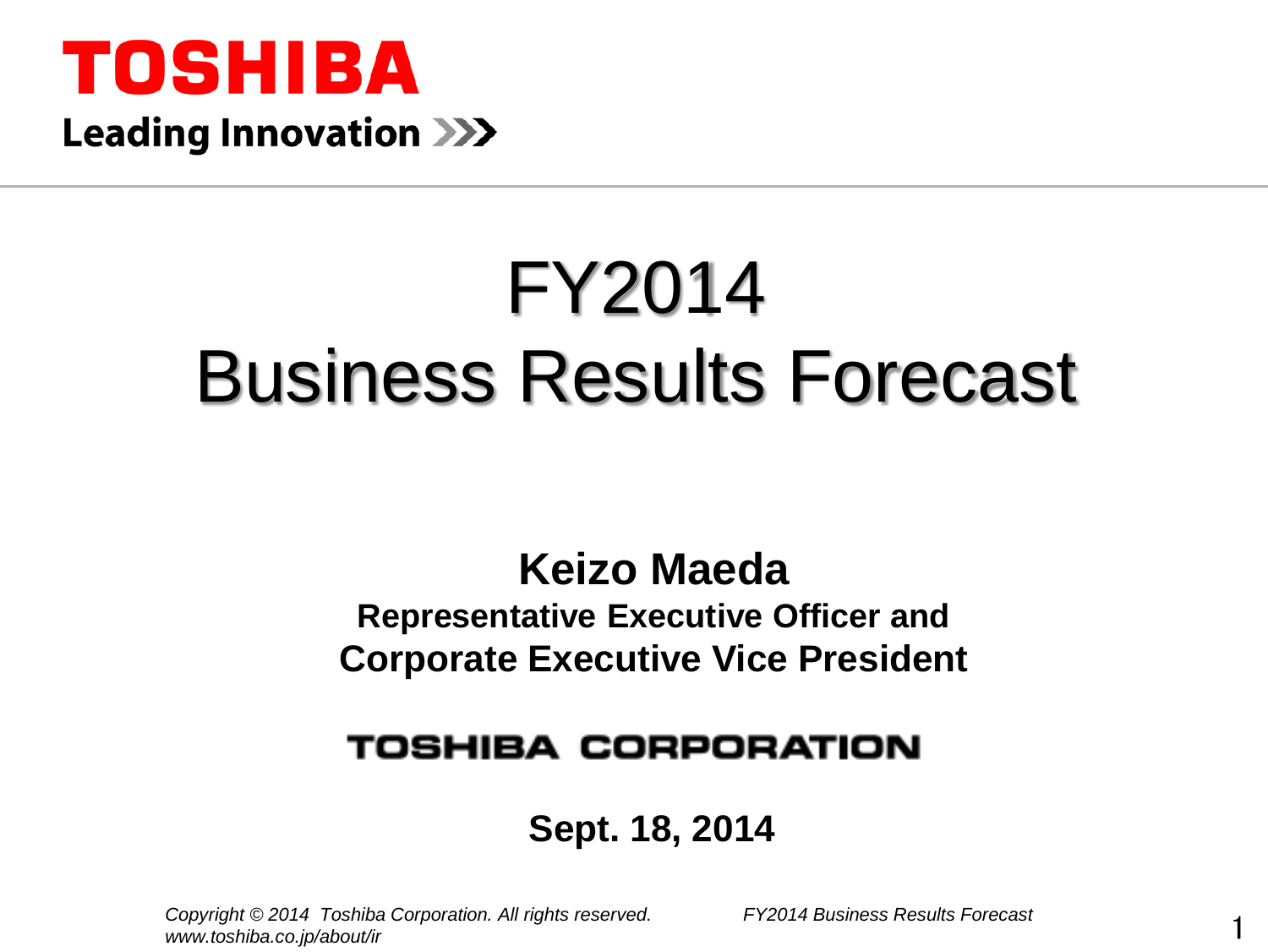- This presentation contains forward-looking statements concerning Toshiba Group's future plans, strategies and performance.
- These forward-looking statements are not historical facts, rather they represent assumptions and beliefs based on economic, financial and competitive data currently available.
- As a global entity, operating a wide range of businesses in countries and regions with widely different market environments, Toshiba wishes to caution that actual results may differ materially from our expectations due to risks and uncertainties that, without limitation, relate to economic conditions, worldwide mega-competition in the electronics business, customer demand, foreign currency exchange rates, tax rules, regulations and other factors.
- Toshiba's fiscal year runs from April 1 to March 31.
- All figures are consolidated totals for the 12 months of fiscal year 2014, unless otherwise indicated.
- Prior-period performance on consolidated segment information has been reclassified to conform with the current classification.
- The optical disc drive (ODD) business is classified as a discontinued operation in accordance with the Accounting Standards Classification (ASC) 205-20 "Presentation of Financial Statements – Discontinued Operations". The results of the ODD business have been excluded from net sales, operating income (loss), and income (loss) from continuing operations, before income taxes and noncontrolling interests. Net income of Toshiba Group is calculated by reflecting the ODD business results to income (loss) from continuing operations, before income taxes and noncontrolling interests. Results of the past fiscal years have been revised to reflect this change.

Starting in FY2014, some of advanced R&D expenses and headquarters administrative overhead expenses have been classified into the corporate expenses without being allocated to the segments. In this revision, previous forecast and results of the past fiscal years are revised to reflect this change, and will be in subsequent materials.

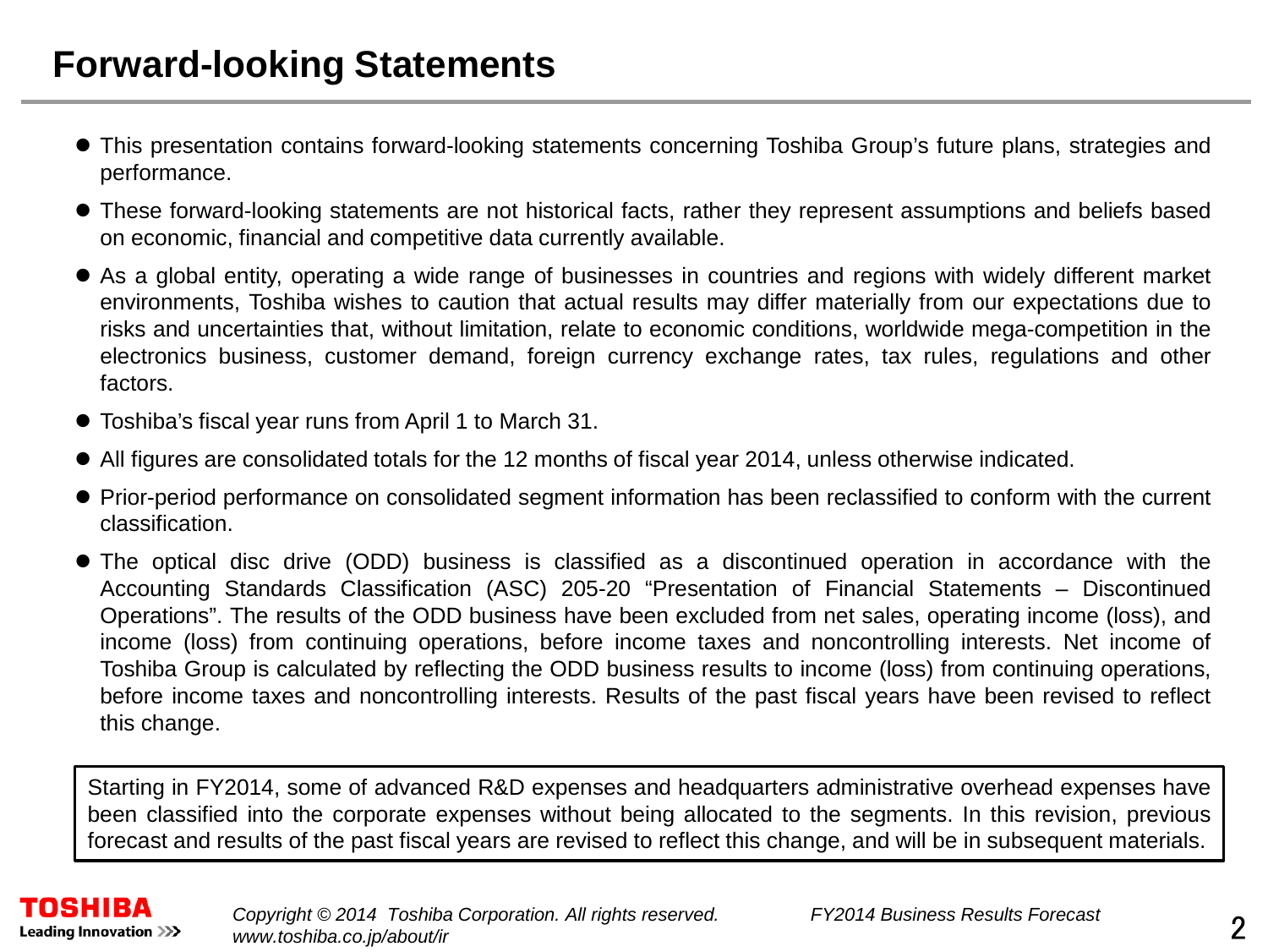### **Key Point of FY2014 Forecast**

**Both the Energy & Infrastructure and Electronic Devices & Components segments are performing well, at a pace surpassing our original plan. Overall operating income will achieve a record high of 330 billion yen, despite implementing structural reforms in the PC and TV businesses.**

#### **Energy & Infrastructure:**

Nuclear power systems is doing well, especially in fuel supply and services, and operating income is expected to be higher than originally planned. Thermal & hydro power systems, Solar photovoltaic systems and Railroad systems are also doing well. The forecast for segment operating income is revised up to 91 billion yen (+21 billion yen vs. previous forecast : +13 billion yen from operations; +8 billion yen from reclassification)

#### **Electronic Devices & Components:**

Strong demand for NAND flash memories has continued since the second quarter, and miniaturization is proceeding in line with our plan. The forecast for segment operating income is revised up to 226 billion yen (+46 billion yen vs. previous forecast : +37 billion yen from operations; +9 billion yen from reclassification)

#### **Lifestyle Products & Services :**

In the PC business, a new structural reform plan will accelerate the shift to BtoB area and downsize the BtoC area significantly. The TV business is also steadily implementing the structural reform plan we announced this July. With the effects of structural reform costs, the forecast for segment operating income is revised down to -48 billion yen (-51 billion yen vs. previous forecast : -55 billion yen from operations; +4 billion yen from reclassification)

- Structural reform of the PC and TV businesses will account for about 29 billion yen of Non-operating income (loss)
- The original plan of net income (loss) attributable to shareholders of the Company of 120 billion yen will be achieved.
- An interim dividend of 4 yen per share is planned.

#### TOSHIBA Leading Innovation >>>

*Copyright © 2014 Toshiba Corporation. All rights reserved. FY2014 Business Results Forecast www.toshiba.co.jp/about/ir*

※ BtoB: Business to Business BtoC: Business to Consumer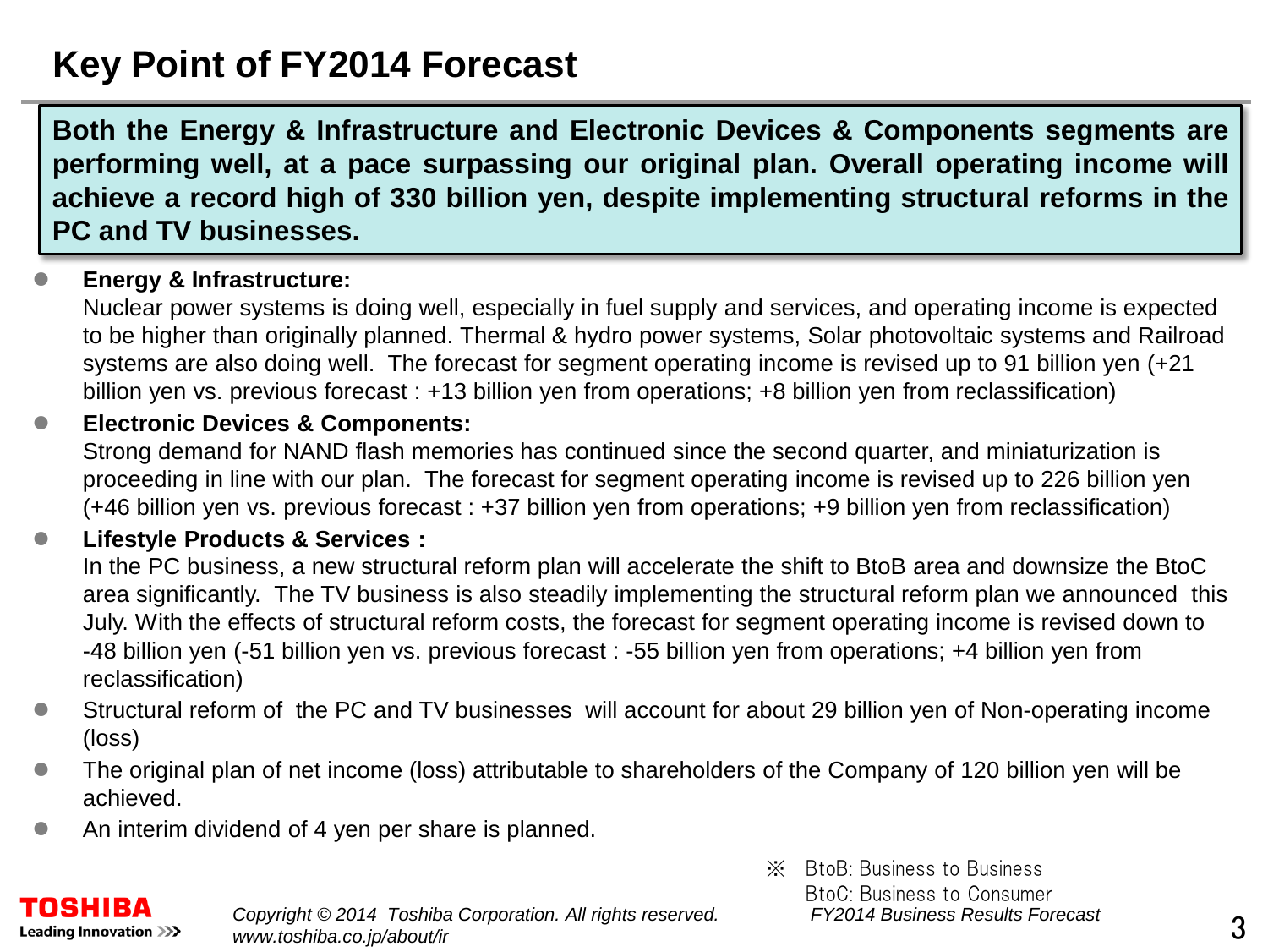### **FY2014 Forecast, Overall**

**Toshiba Group's projections for FY2014 consolidated results remain unchanged from those announced on May 8, 2014.**

(Yen in billions)

|                                                                               | <b>FY14</b>     | <b>FY13</b>   | <b>Difference</b> |
|-------------------------------------------------------------------------------|-----------------|---------------|-------------------|
|                                                                               | <b>Forecast</b> | <b>Actual</b> | vs FY13           |
| Net sales                                                                     | 6,700.0         | 6,502.5       | 197.5             |
| Operating income (loss)                                                       | 330.0           | 290.8         | 39.2              |
| $\%$                                                                          | 4.9%            | 4.5%          | 0.4%              |
| Income (loss) before income<br>taxes and noncontrolling interests             | 250.0           | 180.9         | 69.1              |
| %                                                                             | 3.7%            | 2.8%          | 0.9%              |
| Net income (loss)                                                             | 120.0           | 50.8          | 69.2              |
| $\%$                                                                          | 1.8%            | 0.8%          | 1.0%              |
| Earnings (losses) per share<br>attributable to shareholders of the<br>Company | 428.34          | ¥12.00        | ¥16.34            |

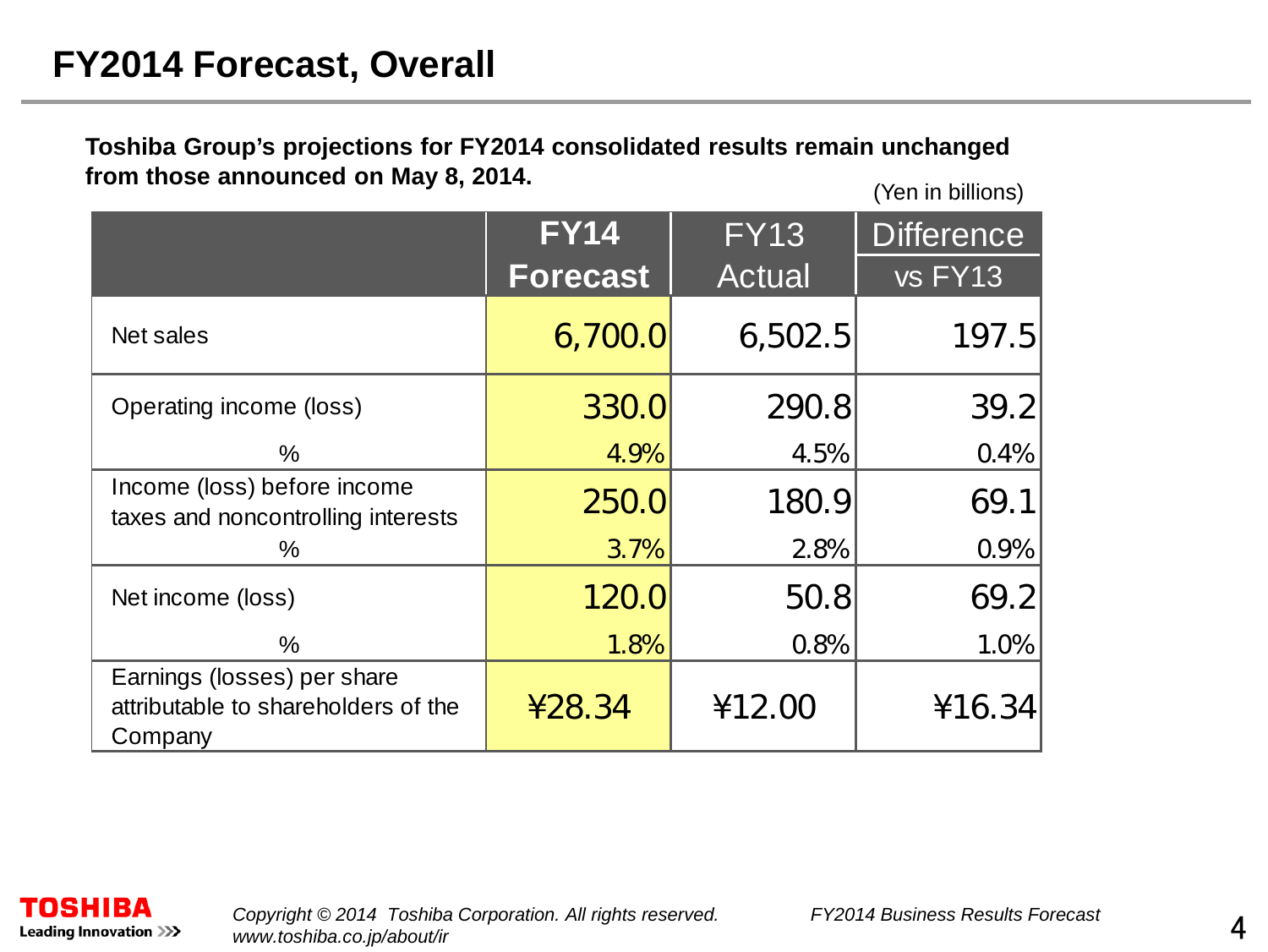### **FY2014 Forecast by Segment**

(Yen in

|                                 | ◢<br>- - -                                         |                                                    |                             |                                                   |                       | billions) |
|---------------------------------|----------------------------------------------------|----------------------------------------------------|-----------------------------|---------------------------------------------------|-----------------------|-----------|
| <b>Net Sales</b>                | <b>FY14 Revised</b><br>forecast<br>(as of Sept 18) | <b>FY14 Previous</b><br>forecast<br>(reclassified) | Diff.<br>(vs. reclassified) | <b>FY14 Previous</b><br>forecast<br>(as of May 8) | <b>FY13</b><br>Actual | Diff.     |
| Energy & Infrastructure         | 1,990.0                                            | 1,950.0                                            | 40.0                        | 1,950.0                                           | 1,812.2               | 177.8     |
| <b>Community Solutions</b>      | 1,410.0                                            | 1,410.0                                            | 0.0                         | 1,410.0                                           | 1,357.4               | 52.6      |
| Healthcare Systems & Services   | 440.0                                              | 440.0                                              | 0.0                         | 440.0                                             | 410.8                 | 29.2      |
| Electronic Devices & Components | 1,730.0                                            | 1,710.0                                            | 20.0                        | 1,710.0                                           | 1,693.4               | 36.6      |
| Lifestyle Products & Services   | 1,200.0                                            | 1,310.0                                            | $-110.0$                    | 1,310.0                                           | 1,313.8               | $-113.8$  |
| <b>Others</b>                   | 550.0                                              | 550.0                                              | 0.0                         | 550.0                                             | 504.0                 | 46.0      |
| Total                           | 6,700.0                                            | 6,700.0                                            | 0.0                         | 6,700.0                                           | 6,502.5               | 197.5     |
| Operating Income (Loss)         | <b>FY14 Revised</b><br>forecast<br>(as of Sept 18) | <b>FY14 Previous</b><br>forecast<br>(reclassified) | Diff.<br>(vs. reclassified) | <b>FY14 Previous</b><br>forecast<br>(as of May 8) | <b>FY13</b><br>Actual | Diff.     |
| Energy & Infrastructure         | 91.0                                               | 78.0                                               | 13.0                        | 70.0                                              | 37.6                  | 53.4      |
| $\%$                            | 4.6%                                               | 4.0%                                               | 0.6%                        | 3.6%                                              | 2.1%                  | 2.5%      |
| <b>Community Solutions</b>      | 61.0                                               | 61.0                                               | 0.0                         | 58.0                                              | 54.1                  | 6.9       |
| $\%$                            | 4.3%                                               | 4.3%                                               | 0.0%                        | 4.1%                                              | 4.0%                  | 0.3%      |
| Healthcare Systems & Services   | 31.0                                               | 31.0                                               | 0.0                         | 30.0                                              | 30.0                  | 1.0       |
| $\%$                            | 7.0%                                               | 7.0%                                               | 0.0%                        | 6.8%                                              | 7.3%                  | $-0.3%$   |
| Electronic Devices & Components | 226.0                                              | 189.0                                              | 37.0                        | 180.0                                             | 243.7                 | $-17.7$   |
| %                               | 13.1%                                              | 11.1%                                              | 2.0%                        | 10.5%                                             | 14.4%                 | $-1.3%$   |
| Lifestyle Products & Services   | $-48.0$                                            | 7.0                                                | $-55.0$                     | 3.0                                               | $-47.6$               | $-0.4$    |
| %                               | $-4.0%$                                            | 0.5%                                               | $-4.5%$                     | 0.2%                                              | $-3.6%$               | $-0.4%$   |
| <b>Others</b>                   | 9.0                                                | 9.0                                                | 0.0                         | $-6.0$                                            | 11.5                  | $-2.5$    |
| $\%$                            | 1.6%                                               | 1.6%                                               | 0.0%                        | $-1.1%$                                           | 2.3%                  | $-0.7%$   |
| Total                           | 330.0                                              | 330.0                                              | 0.0                         | 330.0                                             | 290.8                 | 39.2      |
| $\%$                            | 4.9%                                               | 4.9%                                               | 0.0%                        | 4.9%                                              | 4.5%                  | 0.4%      |

\* "Total" figures include corporate and eliminations.

\* The method of allocating corporate expenses to the segments was changed. Previous forecast and FY13 results have been revised to reflect this change.<br> **TOSHIBA** Converient @ 2014 Toshiba Corporation, All rights resented

Leading Innovation >>>

*Copyright © 2014 Toshiba Corporation. All rights reserved. FY2014 Business Results Forecast www.toshiba.co.jp/about/ir*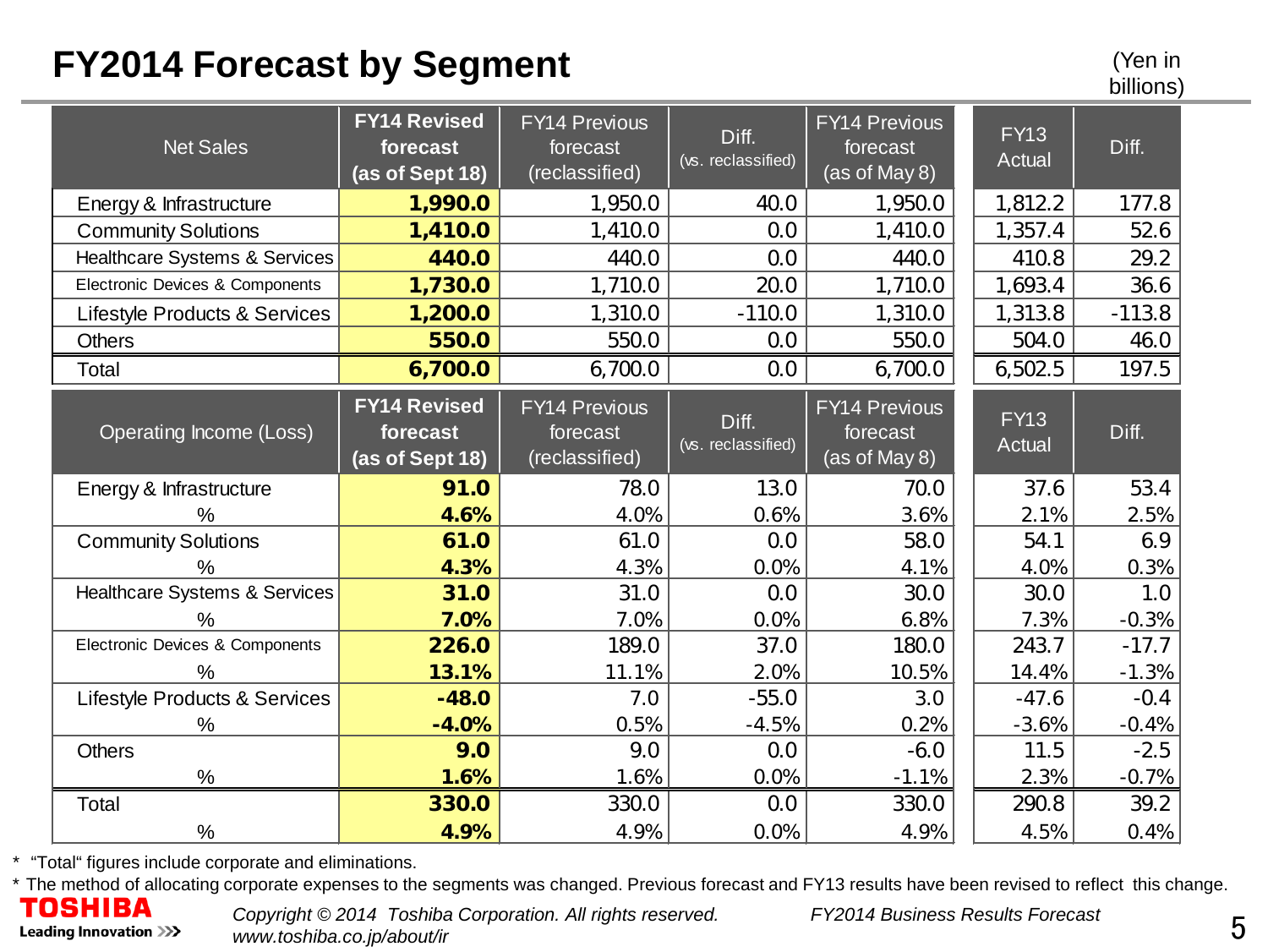**Toshiba Group's projections for FY2014 first 6 months consolidated results remain unchanged from those announced on May 8, 2014.** (Yen in billions)

|                                                                               | <b>FY14/1H</b><br><b>Forecast</b> | <b>FY13/1H</b><br><b>Actual</b> | וטוויטוווע וויטון<br><b>Difference</b><br><b>vs FY13/1H</b> |
|-------------------------------------------------------------------------------|-----------------------------------|---------------------------------|-------------------------------------------------------------|
| Net sales                                                                     | 3,100.0                           | 3,000.7                         | 99.3                                                        |
| Operating income (loss)                                                       | 110.0                             | 106.9                           | 3.1                                                         |
| %                                                                             | 3.5%                              | 3.6%                            | $-0.1%$                                                     |
| Income (loss) before income<br>taxes and noncontrolling interests             | 60.0                              | 53.5                            | 6.5                                                         |
| ℅                                                                             | 1.9%                              | 1.8%                            | 0.1%                                                        |
| Net income (loss)                                                             | 24.0                              | 21.5                            | 2.5                                                         |
| $\%$                                                                          | 0.8%                              | 0.7%                            | 0.1%                                                        |
| Earnings (losses) per share<br>attributable to shareholders of the<br>Company | 45.67                             | ¥5.08                           | ¥0.59                                                       |

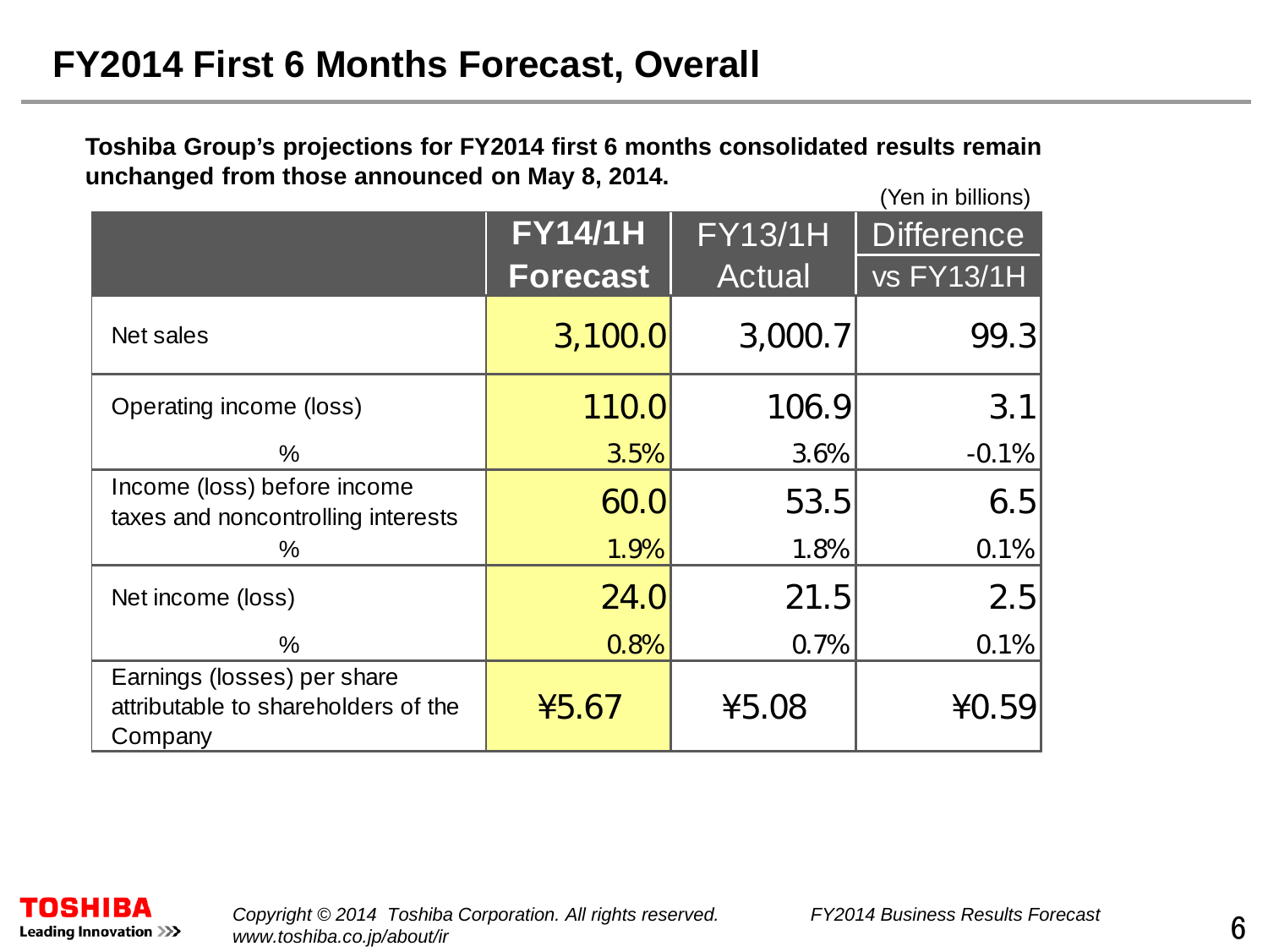### **Energy & Infrastructure**

### **Power Systems**

- $\triangleright$  Nuclear power systems is doing well, especially in fuel supply and services, and operating income is expected to be higher than originally planned. Oneoff costs incurred last year will not recur, and operating income significantly higher than that of last year will be recorded.
- $\triangleright$  Thermal and hydro power systems business is performing well, especially overseas, winning new orders at a pace that surpasses our original plan.

### **Social Infrastructure Systems**

 $\triangleright$  Solar photovoltaic systems and overseas Railroad systems are doing well. Operating income will be significantly higher than last year, as originally planned.

### **Electronic Devices & Components**

- $\triangleright$  Demand of NAND flash memories for smartphones is strong, with sales volume higher than our expectations, and prices have stabilized since the second quarter. Demand of NAND flash memories for SSD is also picking up smoothly.
- Phase 2 of Fab 5 at Yokkaichi Operations was completed on schedule and mass production of NAND flash memories with 15nm process technology will start from this month.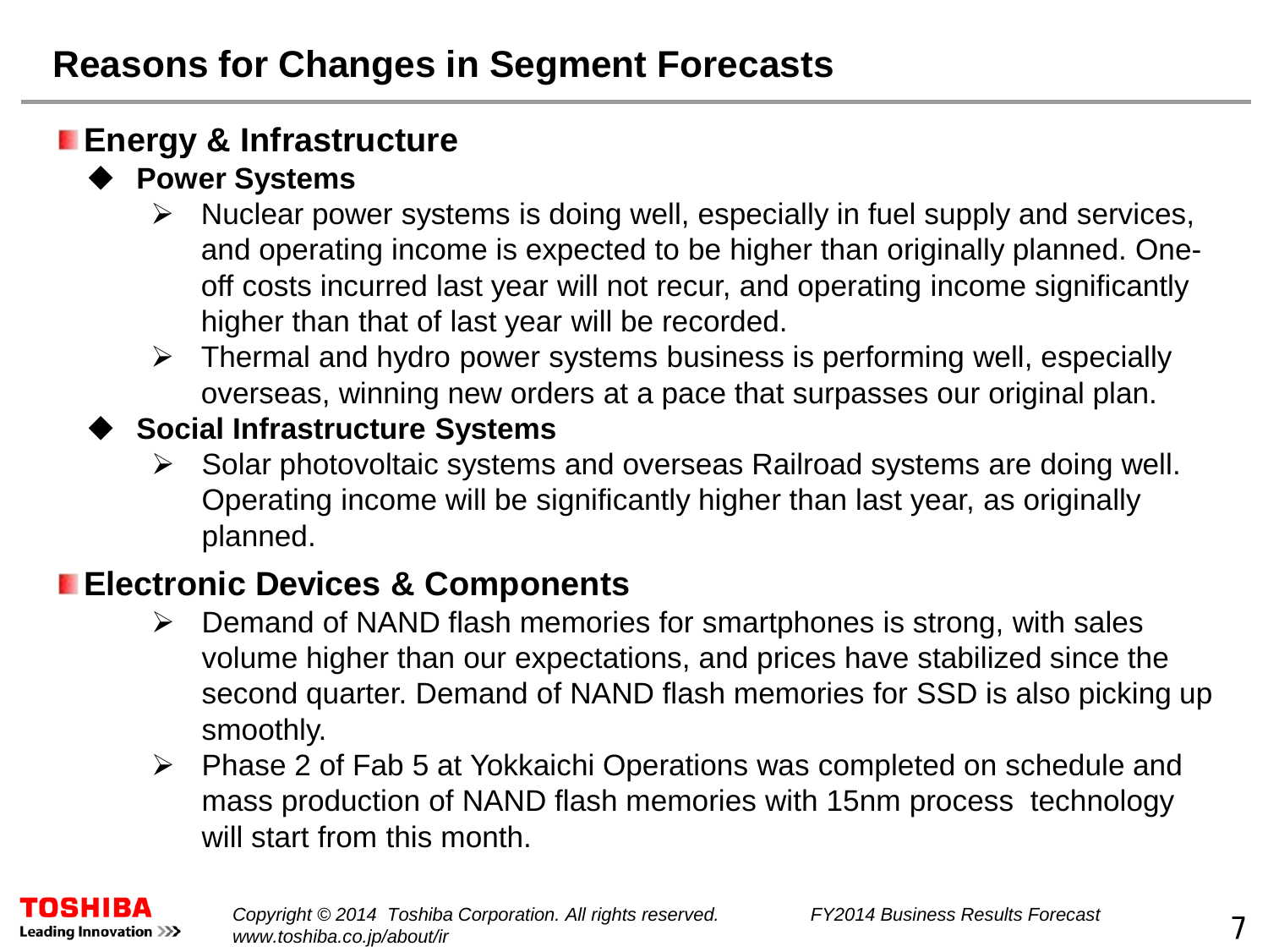### **Lifestyle Products & Services**

- $\triangleright$  The PC business reported positive operating income in the first quarter. Nonetheless, in light of industry trends and future expectations, we have decided to implement further measures to support the business in securing consistent profit.
	- Accelerate shift to BtoB area, and downsize BtoC area significantly, including withdrawal from certain BtoC markets.
	- Reduce the number of sales bases around the world from 32 to 13 in FY2014.
	- Reduce global workforce in the PC business by about 900 employees, 20% of the PC business headcount excluding manufacturing, and cut fixed costs by more than 20 billion yen against FY2013.
	- Structural reform costs in the PC business will have an impact of about 45 billion yen on operating income (loss) and about 15 billion yen on nonoperating income (loss).